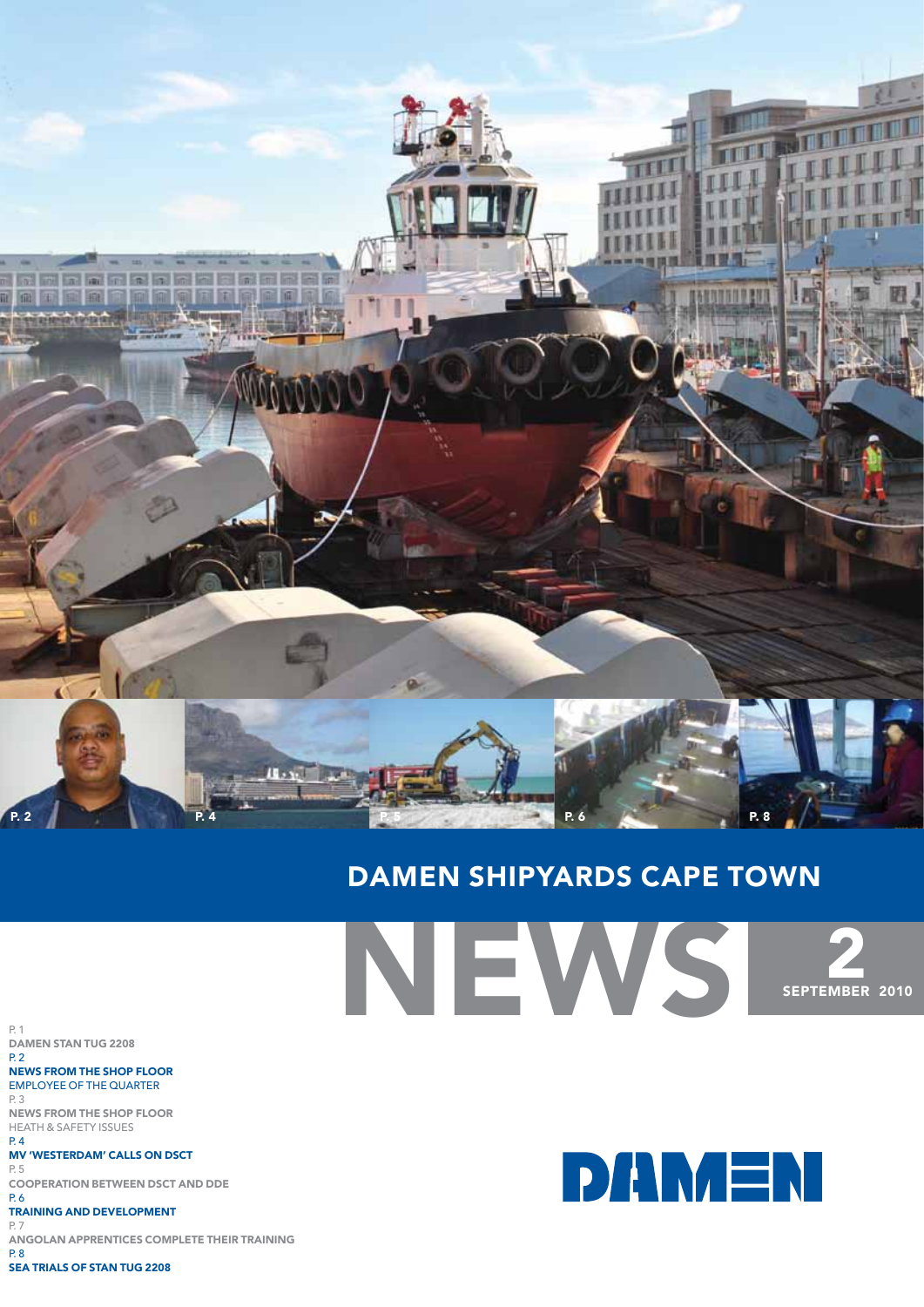#### **FOREWORD** de la construcción de la construcción de la construcción de la construcción de la construcción de la construcc

As we enter the last quarter of 2010, it is becoming increasingly clear that this year will go down as one with high highs and low lows.

For South Africa, the highest high was undoubtedly the hosting of the 2010 FIFA World Cup. The country did itself proud, not only in the professional way in which the event unfolded (thanks to fantastic preparation and organization), but also in the manner in which South Africans welcomed the world and proudly displayed its colours.

For Damen Shipyards Cape Town, the highs include the achievement of a Level 3 BBBEE rating, and the realization of the Damen Apprentice Training Centre (more about that later on in this newsletter).

But the most serious low has been the lack of new orders experienced in the first half of the year, mainly due to the global financial crisis.

We also have much to look forward to, specifically the upcoming Africa Aerospace & Defence Show to be held at the Ysterplaat Air Force Base in September. Damen Shipyards Cape Town, in conjunction with Damen Schelde Naval Shipbuilding, will be participating in the event, and I am most proud of our own Carpentry, Painting and Electrical Departments for manufacturing the Damen stand. Please come and visit us in Hall 6, Stand 9,10,11.

Happy reading and hope to see you at the AAD! FRANK REBEL, MANAGING DIRECTOR D





That said, I am confident that the final few months of 2010 will see DSCT move into a more stable phase. Thanks to a number of recent new orders, including the two 10m Stan Tugs for Kenya and a 28m Fisheries Research Vessel for Angola, our order book for the coming year looks very healthy. In addition, recent renovations to our facilities, notably the crane replacements and shed extensions, will increase our construction capabilities and contribute to improved efficiency.

> issues are discussed. At the meeting held in August this year a special word of thanks was given to the workshop employees for the excellent low I OD (injury on duty) incidents over the past couple of months. ▲ Ricardo Daniels talking to the employees<br>at the toolbox meeting mentioned<br>issues are discussed. At the meeting held in<br>special word of thanks was given to the work<br>the excellent low IOD (injury on duty) incider<br>couple o

I hope that you enjoy the articles that have been compiled for this newsletter and I would like to thank all of those who have contributed.



In July we were privileged to have a visit from the gentleman on the right: "Who is he and what is his function?"

3

#### 2 employee of the quarter

It's mostly not advisable to mix electricity and water, but this quarter the result is an outstanding Employee of the Month. Congratulations to electrician Jerome Jacobs, whose consistently outstanding workmanship and can-do attitude has already seen him nominated for this accolade twice before. Jerome has been a willing assistant to the sea trials of Yard Number 503, and always makes himself available when required – with a smile upon his face. Nothing is too much trouble for this personable and professional man.

Jerome began his career mixing electricity and water with Phangela, and made the move to Farocean Marine in July 2006. In addition to his normal duties, he also assists on the Training Committee.

management tea m



## news from the shop floor



#### Health & Safety Iss ues

Ricardo Daniels was appointed as the new Health & Safety officer of DSCT in 2010, since his appointment the company has gone from 70% complaint to an 80% compliant rating in terms of the OHSA.

areas are cleaned after work has been executed.

Housekeeping has become second Nature to DSCT, as all working Once a month a combined (All departments) toolbox meeting, held by Ricardo takes place where safety issues and work related Working in conjunction with all Foremen and Safety Reps our aim is to achieve an even better compliant Rating and to make our Shipyard a Healthy & Safe environment to work in.

at the toolbox meeting mentioned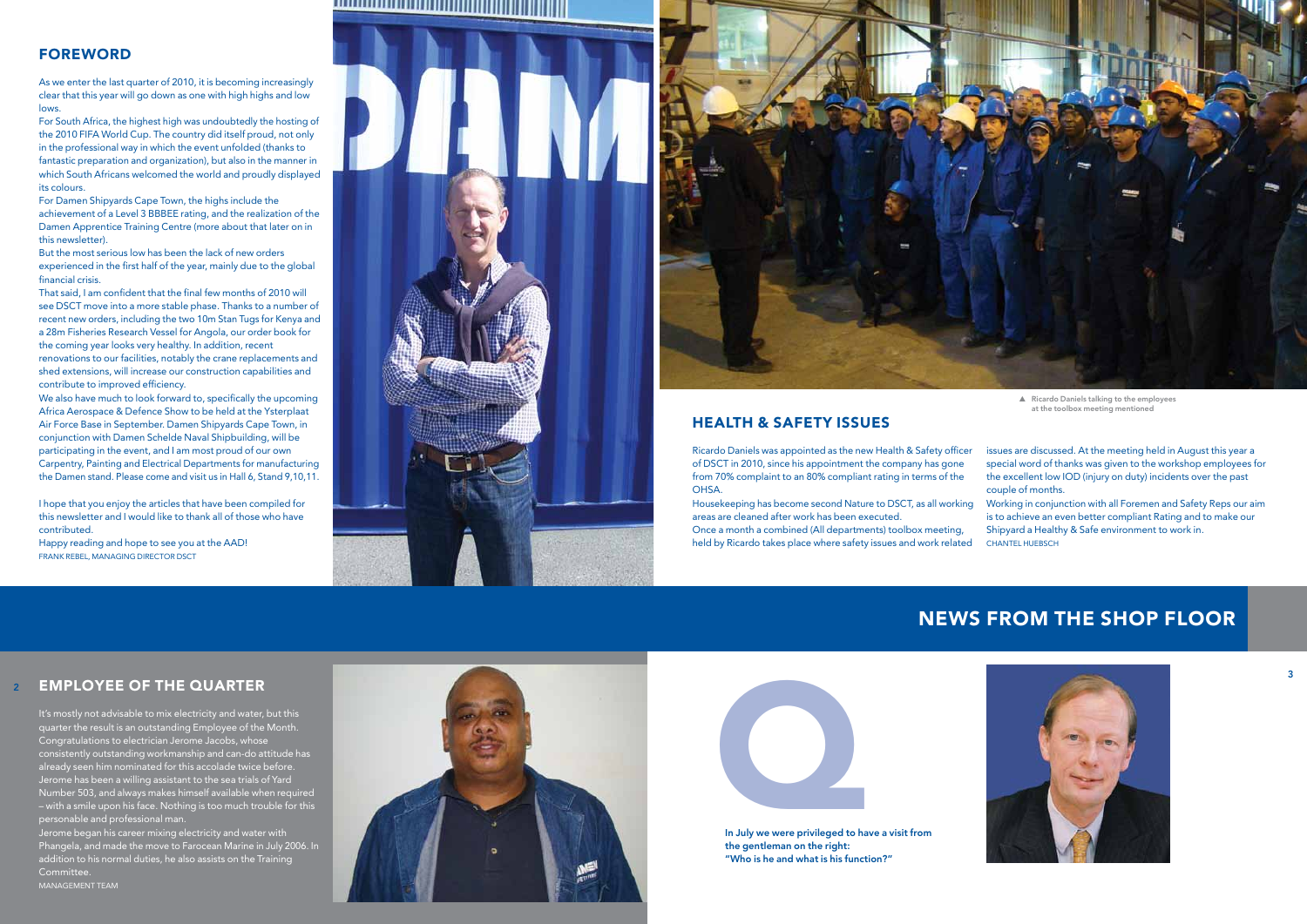## ser vice & s upport

Damen Shipyards Cape Town and Damen Dredging Equipment have joined forces to go in the South African dredging market with D OP pumps and spare parts. In Cape Town the D OP pumps will be on display and assistance will be at hand for advise how to execute your dredge job using the D OP submersible dredge pump. The D OP pump can be inspected there so that South African dredging contractors have easy access to information and assistance. The D OP pump is ready for sale – so do check with Mr Jendo Ocenasek (DSCT) or Mr Herman Thuss (DDE) if the unit is still available. We can also arrange a site visit to D OP pumps which are already at work in South Africa.

The D OP submersible dredge pump is a compact pumping unit, with a wear resistant centrifugal pump as its beating heart. The dredge pump is directly driven by its hydraulic motor. The pump shaft is fitted out with a mechanical seal not requiring grease nor gland water, thus reducing maintenance. The D OP can be attached to the boom of an excavator, or it can work on chains in a crane. It can either run on the excavators hydraulics, or it requires a separate power pack.

Following the preparation work and pouring, the final torging down of the mounting bolts was completed within the three day period, whereafter trials and a vibration analysis were performed according to standards demanded by the chief engineer.

The D OP pump is used for a wide variety of dredging jobs. These jobs include river and harbour maintenance, sand mining for civil construction projects, mineral mining etc. The D OP can also be used as booster station. The dredging depth of a D OP pump ranges from just submersed to -100 m. The D OP submersible dredge pump is at its best at medium scale dredging projects, or when working in limited spaces. Due to the effortless change of suction heads dredging contractors can execute their entire range of dredging jobs with it.

- ▲ MS 'Westerdam' in Cap Town harbour
- ▼ Ian Maclean and David Coraizin at the bow thruster motor they repaired







#### DOP SERVICE & SUPI

DDE and DSCT are very pleased to announce that the first D OP will arrive shortly and that the D OP assistance point in Cape Town will be in full swing in September. Do contact us for your D OP introduction at the Cape Town display centre. Herman Thuss



# DAMEN CAPE TOW N

In July, Wayne Farmer was approached by Regis Dunbar of Durban to assist in the repair of the 88000 ton passenger liner MV 'Westerdam' using DSCT's trained and certified "Chockfast" personnel.

The scope of work involved aligning, and chock fasting one of three six-ton electric bow thruster motors in position, in just three days, as trials had to be completed before passengers could embark for their return trip to Europe.

The alignment was subcontracted to a laser alignment company, but the damming and chockfast pouring was carried out by DSCT personnel.

DSCT management would like to thank Ian Maclean and David Coriazin for the professional manner in which they represented DSCT and carried out their tasks for a job well done ! Wayne Farmer

4



5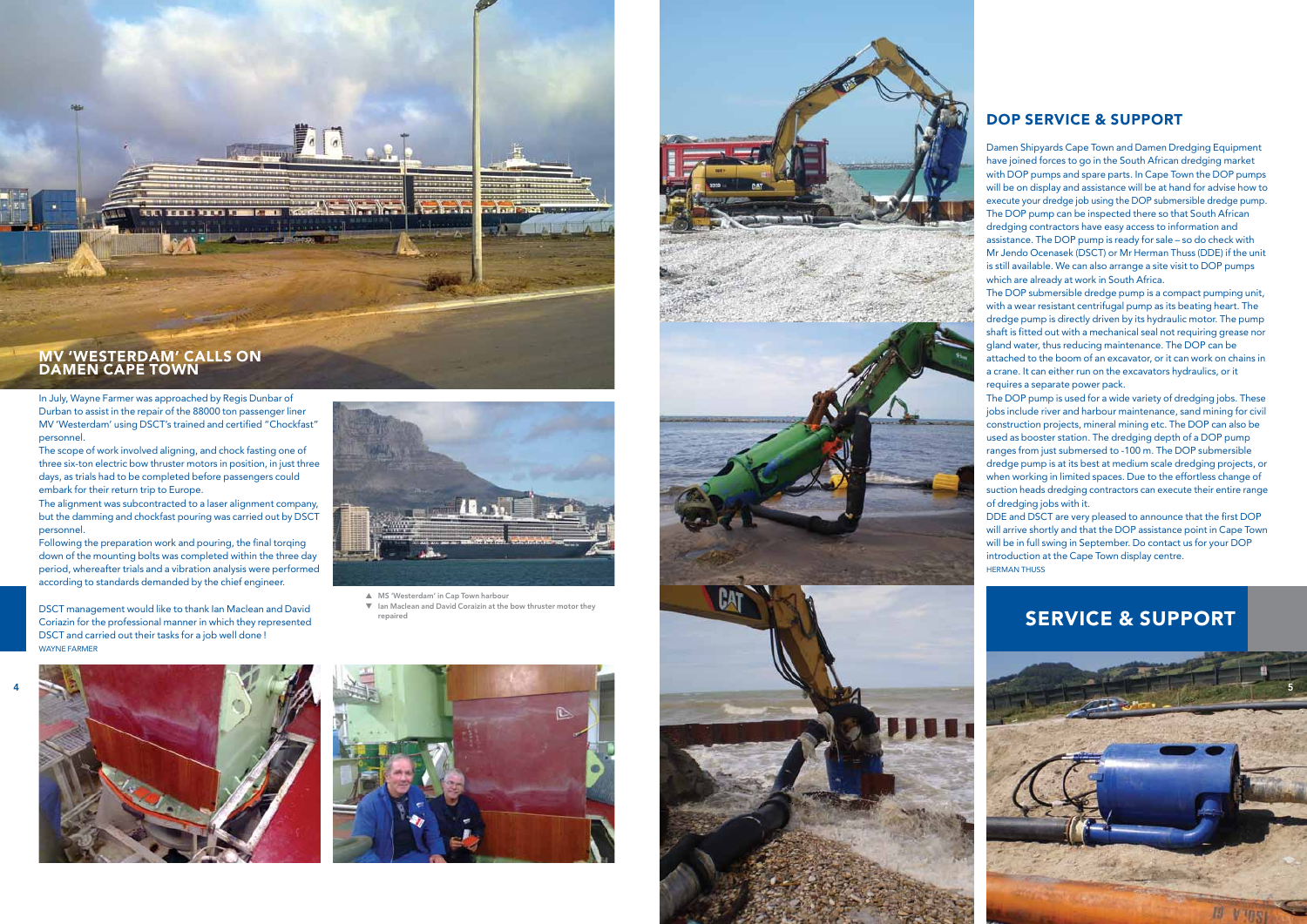## training and development



▲ Top to bottom:

#### the start of a new beginning and a bright future

South Africa has an enormous skills shortage. At DSCT, we are committed to playing our part in reducing this shortage, and more specifically, helping to up skill our own workforce. This not only improves the quality of life for our employees, but also helps establish DSCT as a 'company of choice', a company for which people want to work.

To prove its commitment to training and development, the core management team at DSCT, led by Frank Rebel, set about launching an Apprentice Training Centre, focusing on the identified skill of metal working.

The first order of business involved appointing Dederick Ross as Training Officer, while the second involved finding and securing a suitable facility. After relocating the Pipe Shop to the former CNC Shed across the road, Galito Jappie was seconded to transform the former pipe shop into a brand spanking new Apprentice Training Centre. And what a job he and his team have done.

This incredible transformation could not have been possible without the hard work and dedication of a number of employees who have poured their hearts and souls into the project. We would especially like to extend our thanks to: Kurt Mehl, who spent the last month manufacturing benches and welding bays; Roland



Samuels and his carpenters, who stepped in to assist with the office and roofing, and of course, Dederick, Galito and the four apprentices who have taken ownership of the project and risen to the challenge to finish the school on time.

#### Angolan Apprentices complete THEIR TRAINING AT DS

This hard work was aptly rewarded with the selection of ten apprentices, five welders and five boilermakers, who were chosen through a process of interviews and aptitude tests. Three of the chosen few are already employed by DSCT, while seven were sourced externally. We are especially delighted to welcome the two female candidates amongst our first intake. The ten apprentices will be theoretically educated and practically trained under the supervision of Dederick Ross for a period of three months, or more, to prepare them for the workshop. They will then be rotated in the required departments, and finally redeployed to the training centre where they will be prepared for a trade test to secure their paths to becoming qualified artisans. Thereafter, each artisan will be employed by DSCT, simultaneously fulfilling the nation's need to create more employment opportunities, and our need to build an experienced and dedicated workforce.

Dederick Ross, Galito Jappie and Nick Penstone







 The World Cup gave us a month of entertainment and pleasure. It is now time to get back to work and show the world that South Africa and in particular DSCT, can not only organise world-class events but also build world-class ships! Craig Trethewey congratulates Dennis Carolus on completing his Electrical Apprenticeship

 Cecil Petersen, Daryl Ormond and Shaun Roman concentrating during Team Business Training

- Frank Rebel enjoys a lighter moment in Team Business Training
- The Class of 2010: Apprentices meet with Management From left to right: Front row: Dalton Mckechnie, Adrian Lindt, Lusindiso Meje, Noreen Borchards Back row: Dederick Ross (Training Officer), Yvan Jacobus, Paul Horsford (Manager), Abdullah Galant, Wayne Farmer (Manager), ?, Frits Nutbey (Manager), Ashley Bailey, Nick Penstone (Manager), Craig Trethewey (Manager), Frank Rebel (Director) ▲

Missing from photo: Vuyani Nthakathi, Tetyana Mantombi



During 2009, DSCT was requested to assist with an International training initiative by taking on a group of Angolans sponsored by their goverment in order to qualify in particular trades. DSCT was allocated six electrical apprentices for electrical training prior to returning to Angola to work on offshore oil rigs. Two of these apprentices recently completed and qualified as electricians. Congratulations to both the students and the teachers.

Craig Trethewey

▼ Craig Trethewey congratulates Nilson Anaceto Al Meida Da Conceicao (top) and Walter Dos Santos Campos Oleque (bottom) on the successful completion of their apprenticeship



## **APPRENTICES**

▲ The former pipe shop (left) transformed in the Apprentice Training Centre (right)